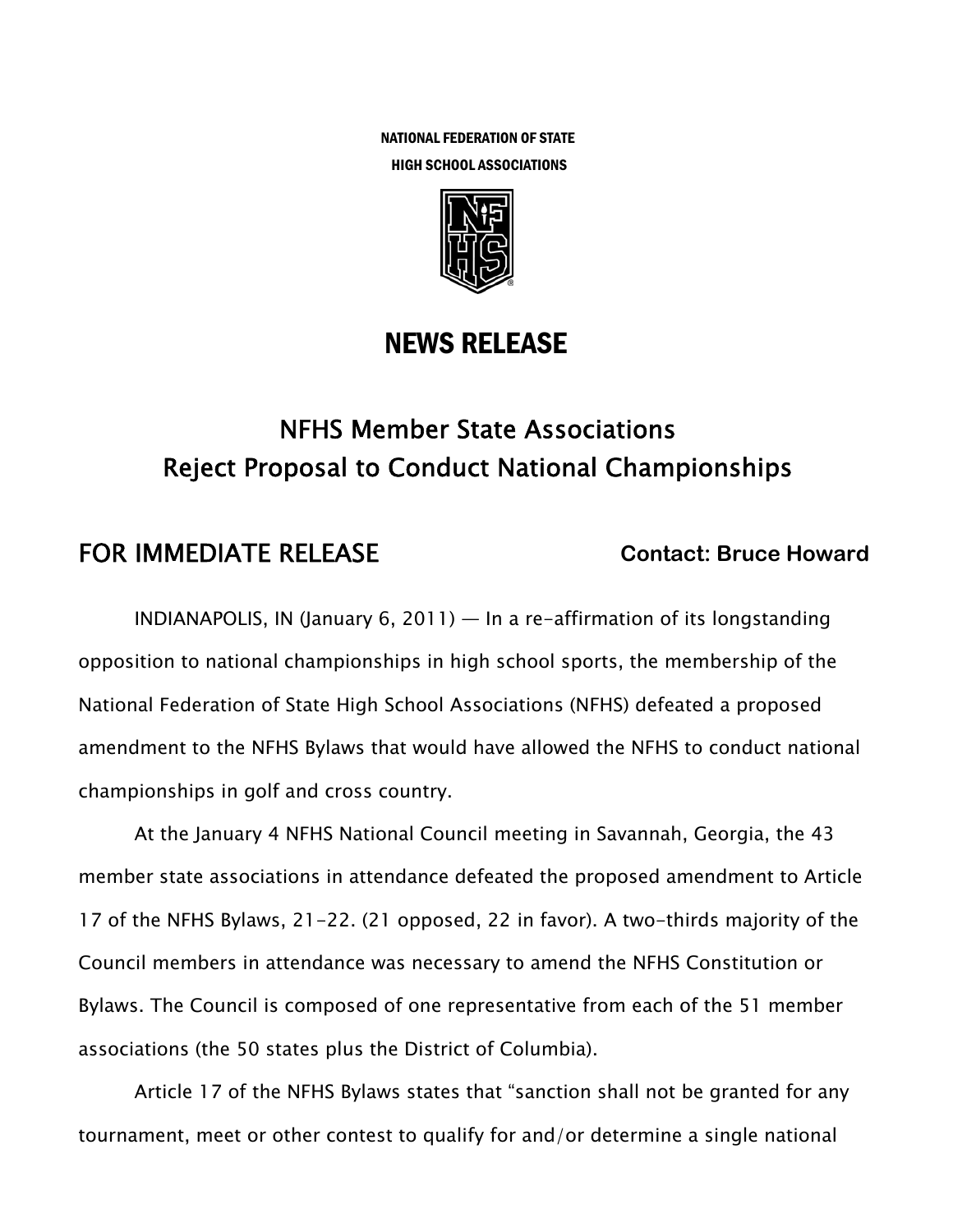high school individual champion or championship team." The proposed amendment would have added the following: ". . . with the exception of a team/individual golf championship and/or cross country championship, provided said championships are conducted by the NFHS."

As a part of the 2008-2011 NFHS Strategic Plan, the NFHS staff was instructed to develop model national championships in several sports for consideration by the membership. After discussion at the 2010 NFHS Summer Meeting and at all eight section meetings this past fall, the NFHS Board of Directors – at its October 2010 meeting – forwarded the proposed amendment to the entire membership.

Since the original declaration by the membership against national championships in 1934, the NFHS has not supported or sanctioned national competition that leads to a single team champion. Prior to the action by the Council earlier this week, the only other recorded vote by the entire membership occurred in 1979, when the Council, by a 38-9 vote, turned down a proposal to conduct national invitational competitions in golf, tennis, and track and field during the summer. In the ensuing decades, the membership has revisited periodically the subject of national championships; however, in the absence of full membership support, the NFHS has not conducted or endorsed such events.

"The continued opposition to national championships by our membership reaffirms the belief that state championship competition should be the culminating activity for high school student-athletes," said Bob Gardner, NFHS executive director. "The NFHS will continue to support the more than 7.6 million student-athletes involved in high school sports whose dream each year is to win a state title in their particular sport."

**# # #**